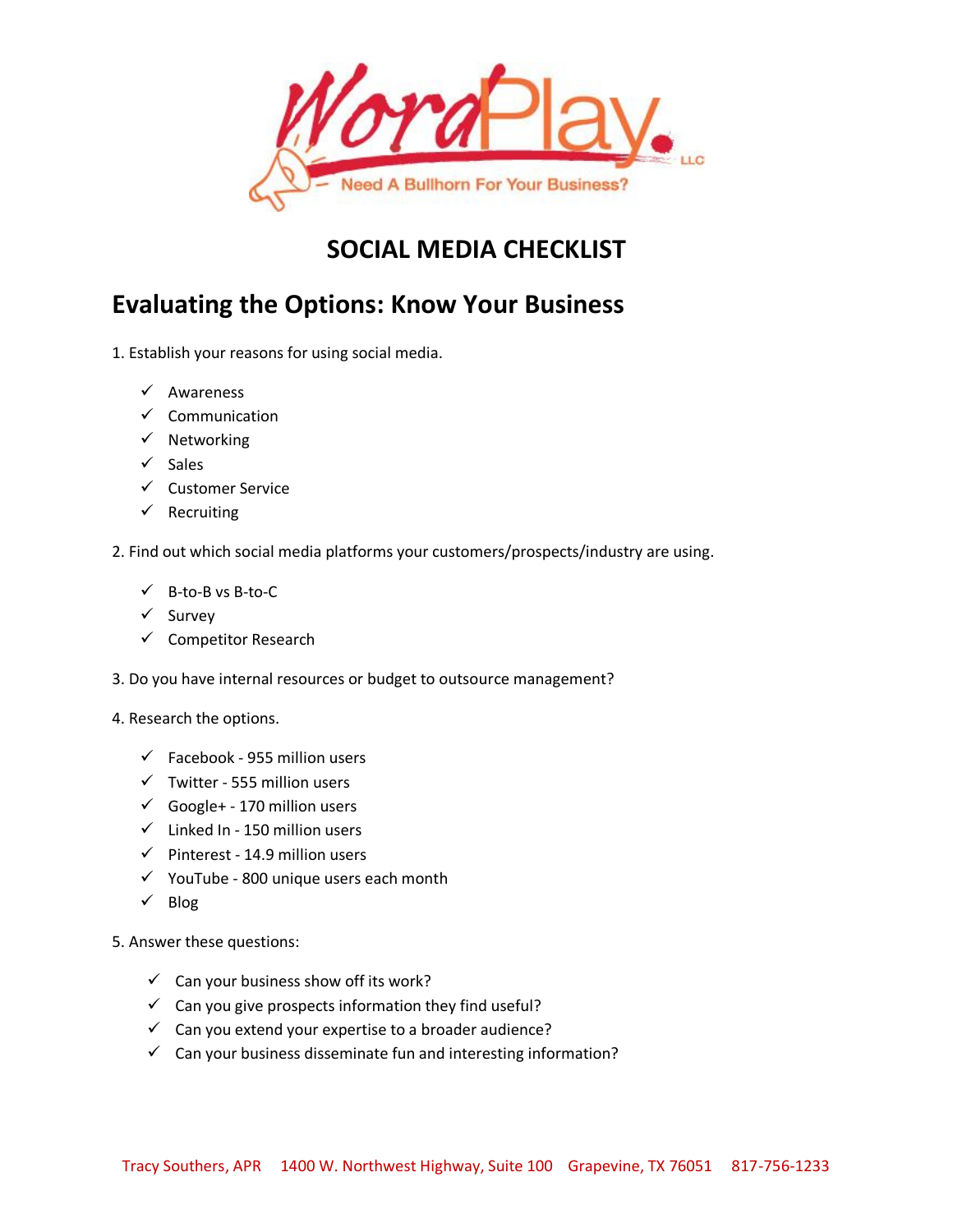# **Getting Started: Don't Wing It**

- 1. Assign person or team to manage social media program.
	- $\checkmark$  Establish log-in protocol (email address and password)
- 2. Establish schedule for posts.
	- $\checkmark$  Daily and weekly
- 3. Create monthly calendar of content ideas.
	- $\checkmark$  News announcements
	- $\checkmark$  Industry news and trends
	- $\checkmark$  Work samples
	- $\checkmark$  Customer testimonials
	- $\checkmark$  Special offers
	- $\checkmark$  Upcoming events
	- $\checkmark$  Staff introductions
	- $\checkmark$  Surveys
	- $\checkmark$  Contests
	- $\checkmark$  Links, Videos, Photos
- 4. Gather all information needed to create pages and profiles.
	- $\checkmark$  Company information
	- $\checkmark$  Description of products/services
	- $\checkmark$  Logo
	- $\checkmark$  Photos
	- $\checkmark$  Videos
	- $\checkmark$  Events
- 5. Monitor platforms daily for questions, comments or complaints about your business.

### **Achieving Results: Keep Them Coming Back for More**

- 1. Inform employees, vendors, customers, etc. that you are using social media.
- 2. Promote social media in offline marketing activities.
	- $\checkmark$  In-store
	- $\checkmark$  Email auto signature
	- $\checkmark$  Website
	- $\checkmark$  Business card
	- $\checkmark$  Advertisements